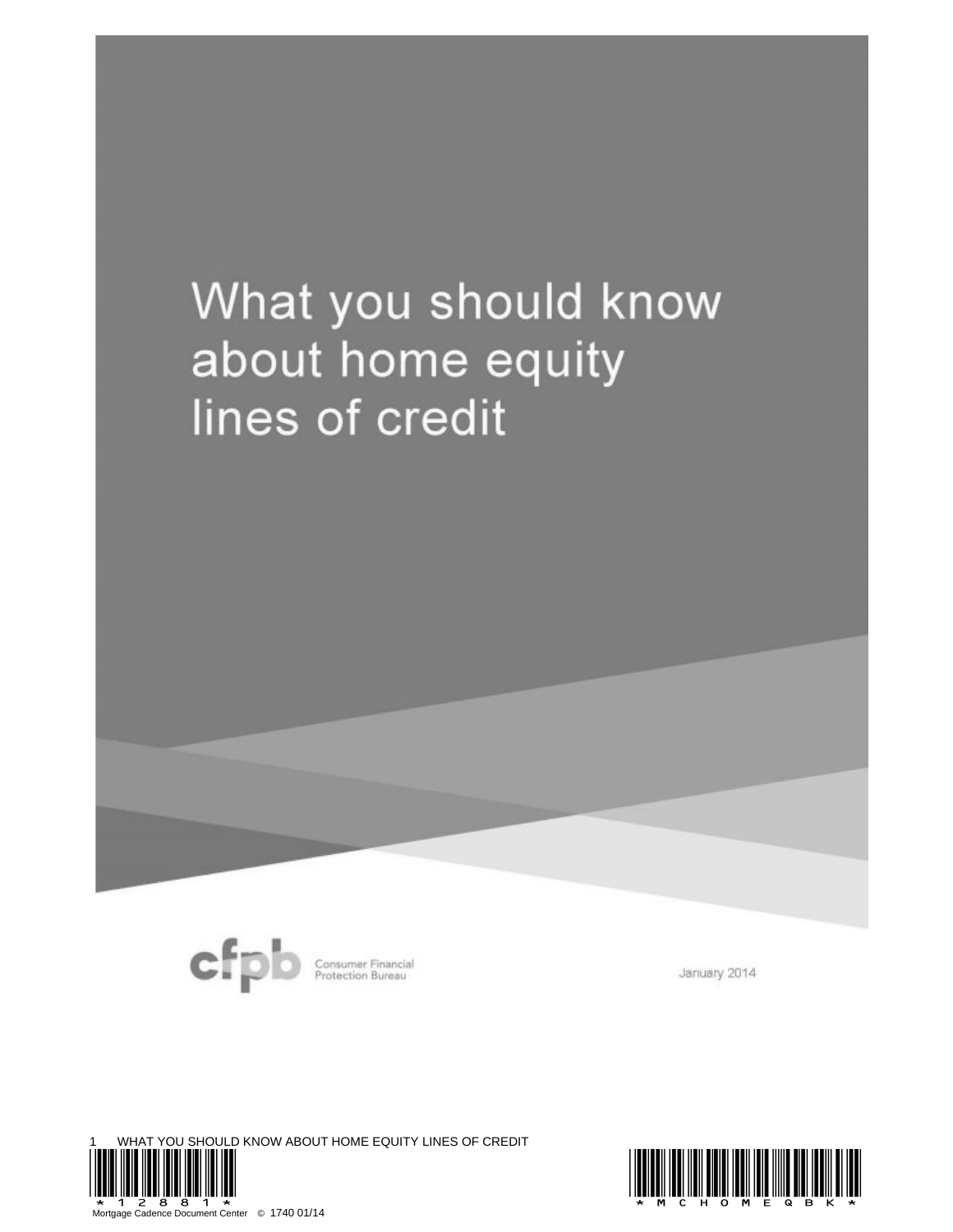This booklet was initially prepared by the Board of Governors of the Federal Reserve System. The Consumer Financial Protection Bureau (CFPB) has made technical updates to the booklet to reflect new mortgage rules under Title XIV of the Dodd-Frank Wall Street Reform and Consumer Protection Act (Dodd-Frank Act). A larger update of this booklet is planned in the future to reflect other changes under the Dodd-Frank Act and to align with other CFPB resources and tools for consumers as part of the CFPB's broader mission to educate consumers. Consumers are encouraged to visit the CPFB's website at consumerfinance.gov/owning-ahome to access interactive tools and resources for mortgage shoppers, which are expected to be available beginning in 2014.



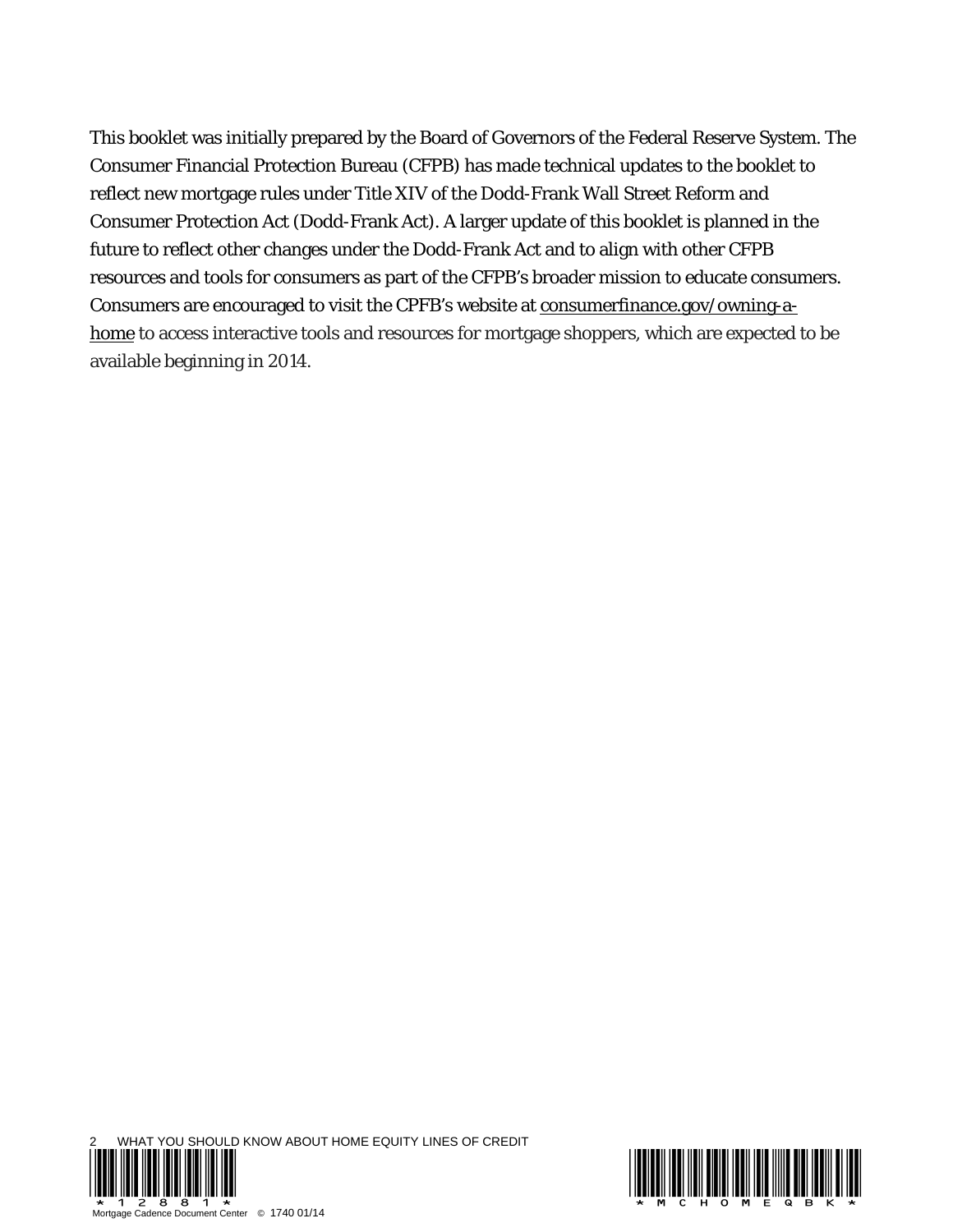# Table of contents

| 1.                                                                 |  |
|--------------------------------------------------------------------|--|
|                                                                    |  |
| 2 <sub>1</sub>                                                     |  |
|                                                                    |  |
| Costs of establishing and maintaining a home equity line  8<br>2.2 |  |
|                                                                    |  |
|                                                                    |  |
| 2.5 What if the lender freezes or reduces your line of credit?  11 |  |
|                                                                    |  |
|                                                                    |  |
|                                                                    |  |
|                                                                    |  |
|                                                                    |  |
|                                                                    |  |

WHAT YOU SHOULD KNOW ABOUT HOME EQUITY LINES OF CREDIT \*12881\* \*MCHOMEQBK\* Mortgage Cadence Document Center © 1740 01/14

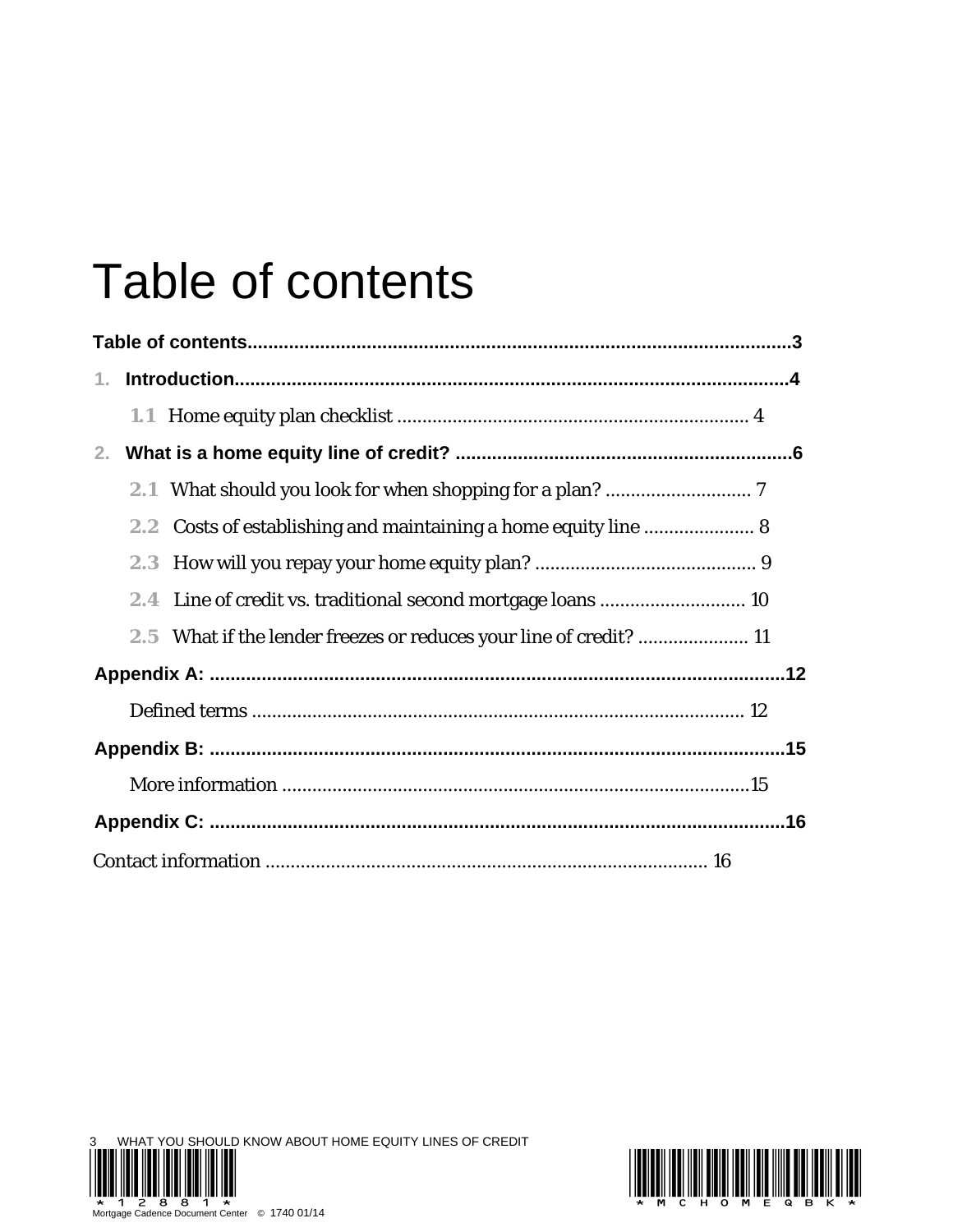## **1.** Introduction

If you are in the market for credit, a home equity plan is one of several options that might be right for you. Before making a decision, however, you should weigh carefully the costs of a home equity line against the benefits. Shop for the credit terms that best meet your borrowing needs without posing undue financial risks. And remember, failure to repay the amounts you've borrowed, plus interest, could mean the loss of your home.

## **1.1** Home equity plan checklist

| Basic features for comparison                  | Plan A | Plan B |
|------------------------------------------------|--------|--------|
| Fixed annual percentage rate                   | $\%$   | %      |
| Variable annual percentage rate                | $\%$   | $\%$   |
| Index used and current value<br>$\overline{G}$ | $\%$   | %      |
| Amount of margin<br>o                          |        |        |
| Frequency of rate adjustments<br>a             |        |        |
| Amount/length of discount (if any)<br>ō        |        |        |
| Interest rate cap and floor<br>o               |        |        |
| Length of plan                                 |        |        |
| Draw period                                    |        |        |

Ask your lender to help you fill out this worksheet.

YOU SHOULD KNOW ABOUT HOME EQUITY LINES OF CREDIT Cadence Document Center © 1740 01/14

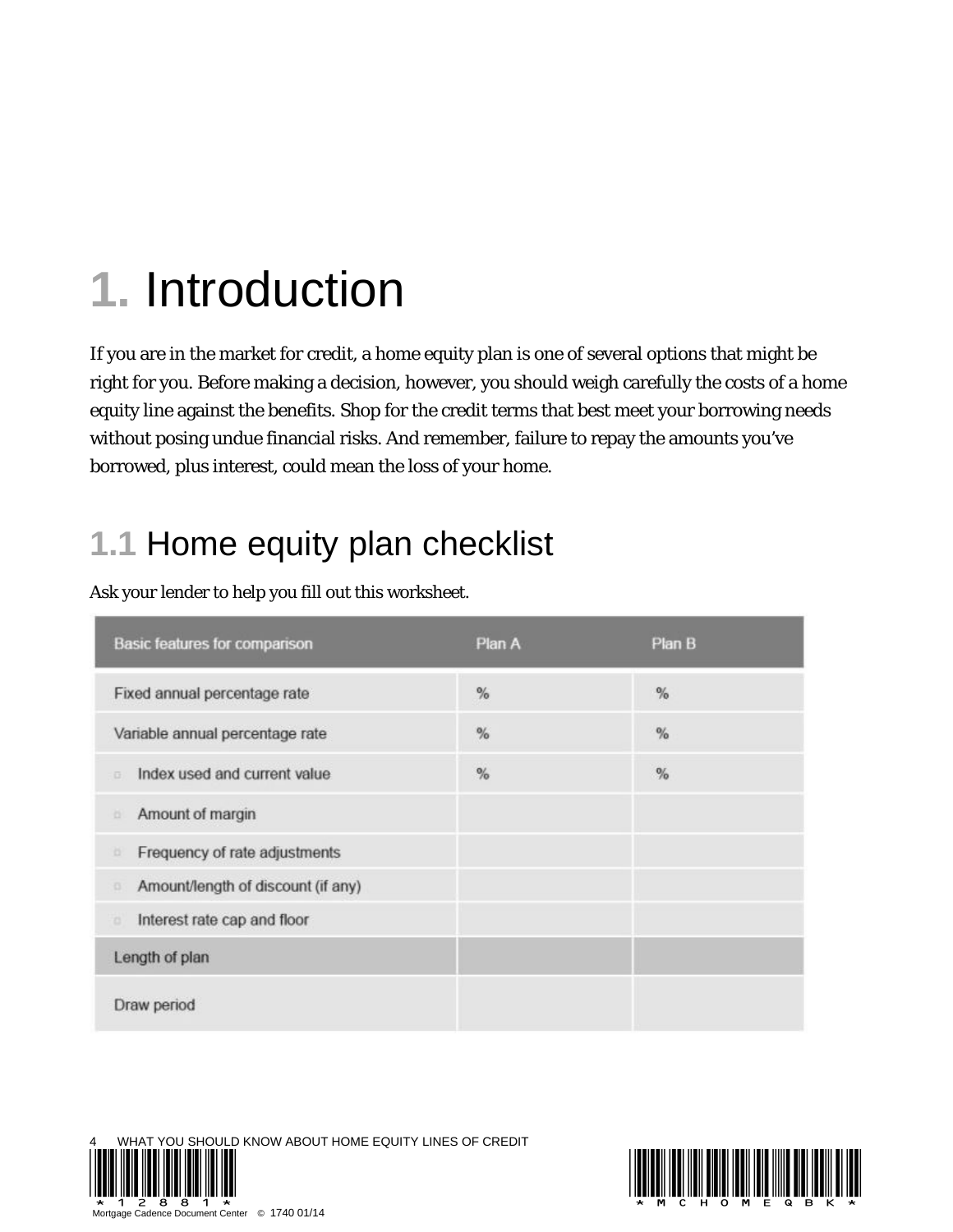| Basic features for comparison (continued) | Plan A | Plan B |
|-------------------------------------------|--------|--------|
| Repayment period                          |        |        |
| <b>Initial fees</b>                       |        |        |
| Appraisal fee                             |        |        |
| Application fee                           |        |        |
| Up-front charges, including points        |        |        |
| Closing costs                             |        |        |
| Repayment terms                           |        |        |
| During the draw period                    |        |        |
| Interest and principal payments           |        |        |
| Interest-only payments                    |        |        |
| Fully amortizing payments                 |        |        |
| When the draw period ends                 |        |        |
| Balloon payment?                          |        |        |
| Renewal available?                        |        |        |
| Refinancing of balance by lender?         |        |        |



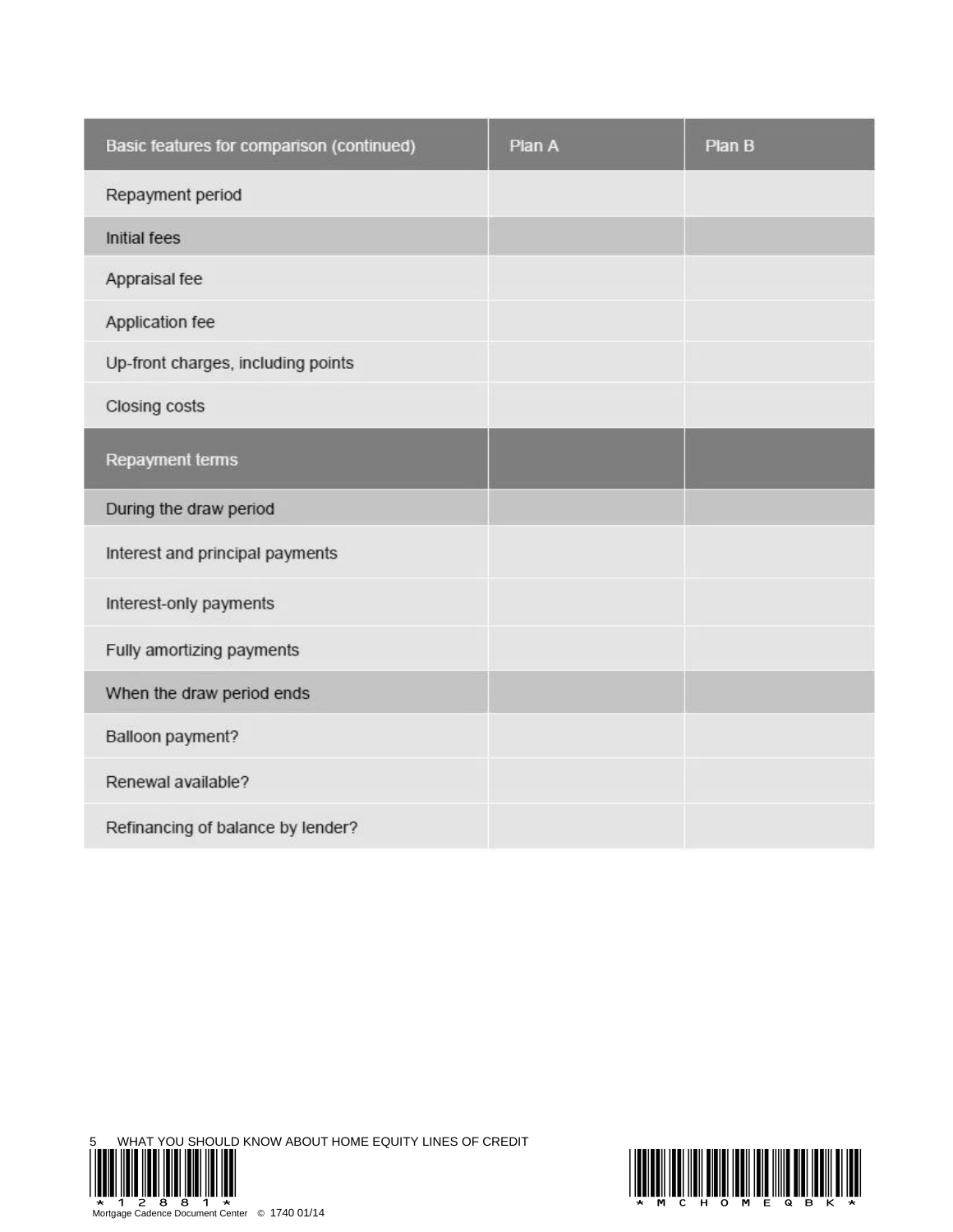# **2.** What is a home equity line of credit?

A home equity line of credit is a form of revolving credit in which your home serves as collateral. Because a home often is a consumer's most valuable asset, many homeowners use home equity credit lines only for major items, such as education, home improvements, or medical bills, and choose not to use them for day-to-day expenses.

With a home equity line, you will be approved for a specific amount of credit. Many lenders set the credit limit on a home equity line by taking a percentage (say, 75 percent) of the home's appraised value and subtracting from that the balance owed on the existing mortgage. For example:

| Appraised value of home       | \$100,000    |
|-------------------------------|--------------|
| Percentage                    | x 75%        |
| Percentage of appraised value | $= $75,000$  |
| Less balance owed on mortgage | $-$ \$40,000 |
| Potential line of credit      | \$35,000     |

In determining your actual credit limit, the lender will also consider your ability to repay the loan (principal and interest) by looking at your income, debts, and other financial obligations as well as your credit history.

Many home equity plans set a fixed period during which you can borrow money, such as 10 years. At the end of this "draw period," you may be allowed to renew the credit line. If your plan



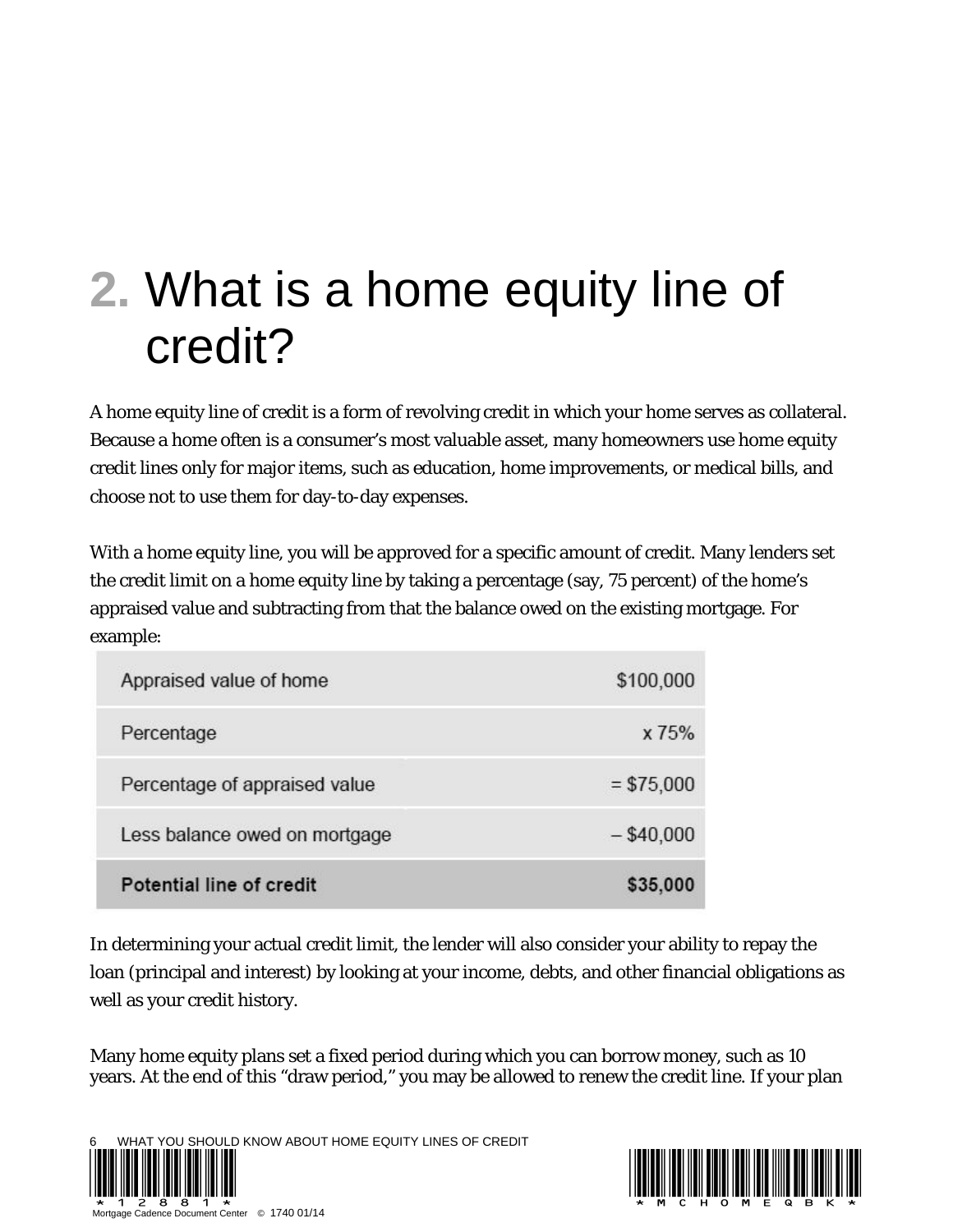does not allow renewals, you will not be able to borrow additional money once the period has ended. Some plans may call for payment in full of any outstanding balance at the end of the period. Others may allow repayment over a fixed period (the "repayment period"), for example, 10 years.

Once approved for a home equity line of credit, you will most likely be able to borrow up to your credit limit whenever you want. Typically, you will use special checks to draw on your line. Under some plans, borrowers can use a credit card or other means to draw on the line.

There may be other limitations on how you use the line. Some plans may require you to borrow a minimum amount each time you draw on the line (for example, \$300) or keep a minimum amount outstanding. Some plans may also require that you take an initial advance when the line is set up.

### **2.1** What should you look for when shopping for a plan?

If you decide to apply for a home equity line of credit, look for the plan that best meets your particular needs. Read the credit agreement carefully, and examine the terms and conditions of various plans, including the annual percentage rate (APR) and the costs of establishing the plan. Remember, though, that the APR for a home equity line is based on the interest rate alone and will not reflect closing costs and other fees and charges, so you'll need to compare these costs, as well as the APRs, among lenders.

#### **2.1.1** Variable interest rates

Home equity lines of credit typically involve variable rather than fixed interest rates. The variable rate must be based on a publicly available index (such as the prime rate published in some major daily newspapers or a U.S. Treasury bill rate). In such cases, the interest rate you pay for the line of credit will change, mirroring changes in the value of the index. Most lenders cite the interest rate you will pay as the value of the index at a particular time, plus a "margin," such as 2 percentage points. Because the cost of borrowing is tied directly to the value of the index, it is important to find out which index is used, how often the value of the index changes, and how high it has risen in the past. It is also important to note the amount of the margin.

AT YOU SHOULD KNOW ABOUT HOME EQUITY LINES OF CREDIT

Mortgage Canadia: 1740 01/14

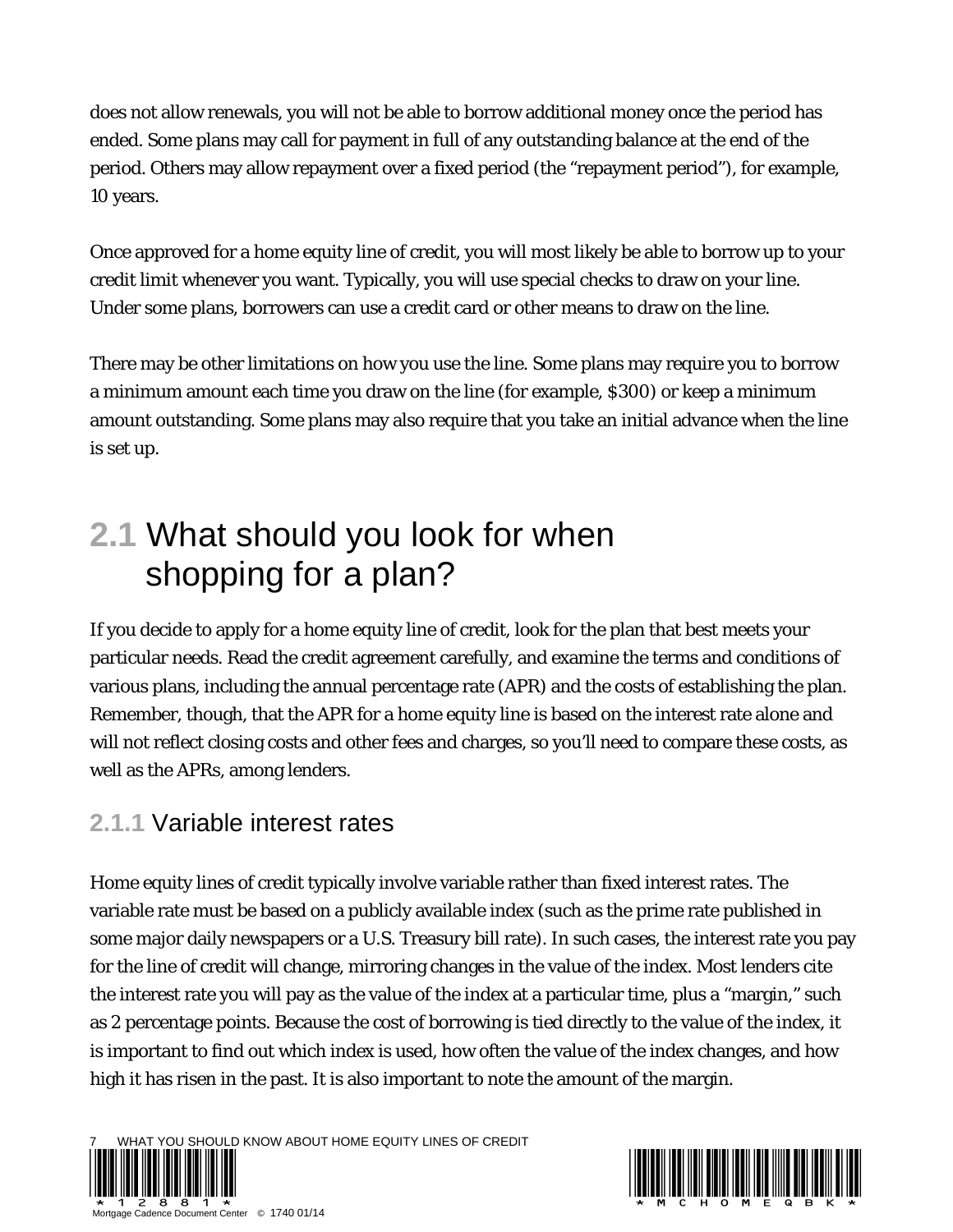Lenders sometimes offer a temporarily discounted interest rate for home equity lines—an "introductory" rate that is unusually low for a short period, such as six months.

Variable-rate plans secured by a dwelling must, by law, have a ceiling (or cap) on how much your interest rate may increase over the life of the plan. Some variable-rate plans limit how much your payment may increase and how low your interest rate may fall if the index drops.

Some lenders allow you to convert from a variable interest rate to a fixed rate during the life of the plan, or let you convert all or a portion of your line to a fixed-term installment loan.

#### **2.2** Costs of establishing and maintaining a home equity line

Many of the costs of setting up a home equity line of credit are similar to those you pay when you get a mortgage. For example:

- A fee for a property appraisal to estimate the value of your home;
- An application fee, which may not be refunded if you are turned down for credit;
- Up-front charges, such as one or more "points" (one point equals 1 percent of the credit limit); and
- Closing costs, including fees for attorneys, title search, mortgage preparation and filing, property and title insurance, and taxes.

In addition, you may be subject to certain fees during the plan period, such as annual membership or maintenance fees and a transaction fee every time you draw on the credit line.

You could find yourself paying hundreds of dollars to establish the plan. And if you were to draw only a small amount against your credit line, those initial charges would substantially increase the cost of the funds borrowed. On the other hand, because the lender's risk is lower than for other forms of credit, as your home serves as collateral, annual percentage rates for home equity lines are generally lower than rates for other types of credit. The interest you save could offset the costs of establishing and maintaining the line. Moreover, some lenders waive some or all of the closing costs.

WHAT YOU SHOULD KNOW ABOUT HOME EQUITY LINES OF CREDIT



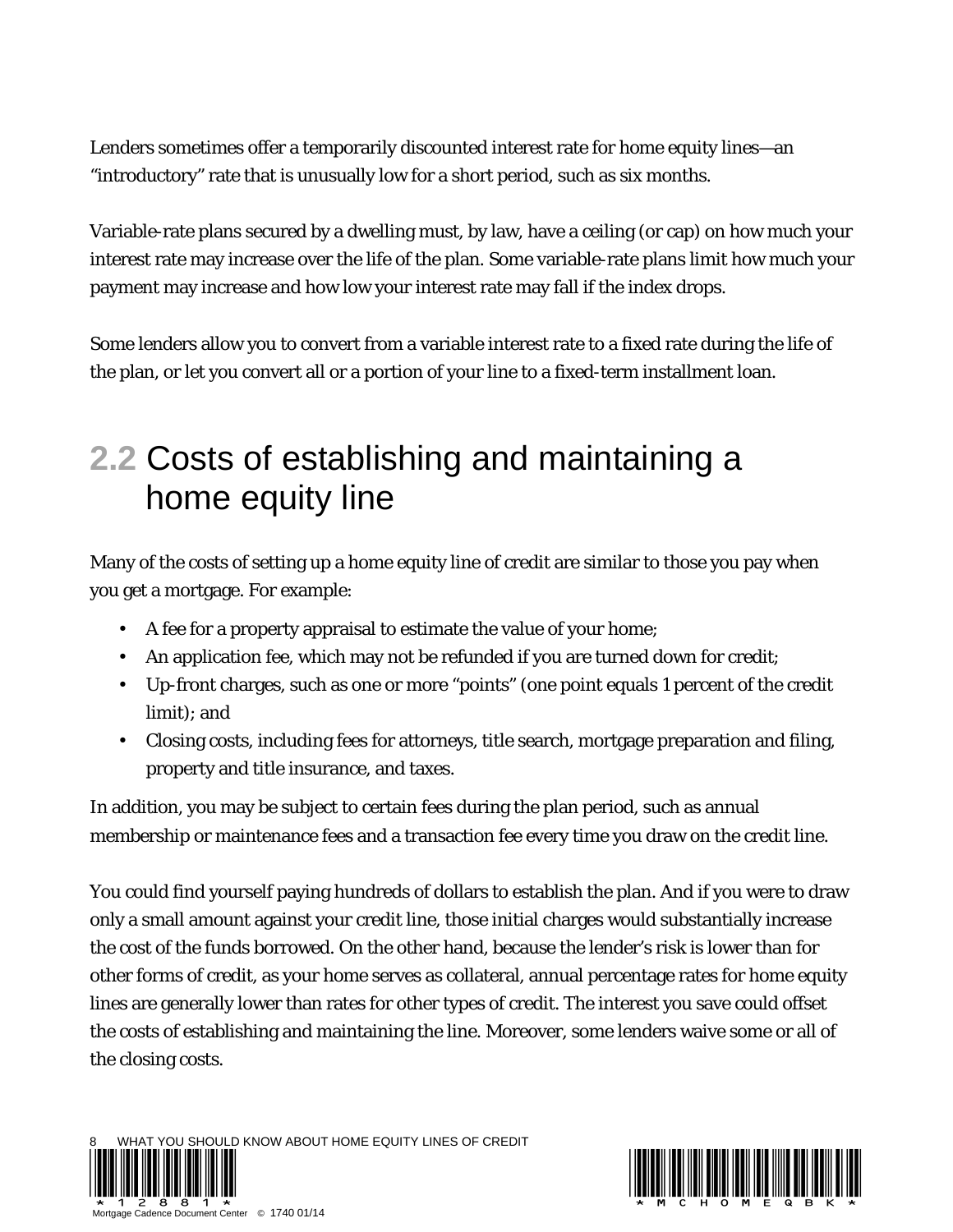### **2.3** How will you repay your home equity plan?

Before entering into a plan, consider how you will pay back the money you borrow. Some plans set a minimum monthly payment that includes a portion of the principal (the amount you borrow) plus accrued interest. But, unlike with typical installment loan agreements, the portion of your payment that goes toward principal may not be enough to repay the principal by the end of the term. Other plans may allow payment of only the interest during the life of the plan, which means that you pay nothing toward the principal. If you borrow \$10,000, you will owe that amount when the payment plan ends.

Regardless of the minimum required payment on your home equity line, you may choose to pay more, and many lenders offer a choice of payment options. However, some lenders may require you to pay special fees or penalties if you choose to pay more, so check with your lender. Many consumers choose to pay down the principal regularly as they do with other loans. For example, if you use your line to buy a boat, you may want to pay it off as you would a typical boat loan.

Whatever your payment arrangements during the life of the plan—whether you pay some, a little, or none of the principal amount of the loan—when the plan ends, you may have to pay the entire balance owed, all at once. You must be prepared to make this "balloon payment" by refinancing it with the lender, by obtaining a loan from another lender, or by some other means. If you are unable to make the balloon payment, you could lose your home.

If your plan has a variable interest rate, your monthly payments may change. Assume, for example, that you borrow \$10,000 under a plan that calls for interest-only payments. At a 10 percent interest rate, your monthly payments would be \$83. If the rate rises over time to 15 percent, your monthly payments will increase to \$125. Similarly, if you are making payments that cover interest plus some portion of the principal, your monthly payments may increase, unless your agreement calls for keeping payments the same throughout the plan period.

If you sell your home, you will probably be required to pay off your home equity line in full immediately. If you are likely to sell your home in the near future, consider whether it makes sense to pay the up-front costs of setting up a line of credit. Also keep in mind that renting your home may be prohibited under the terms of your agreement.



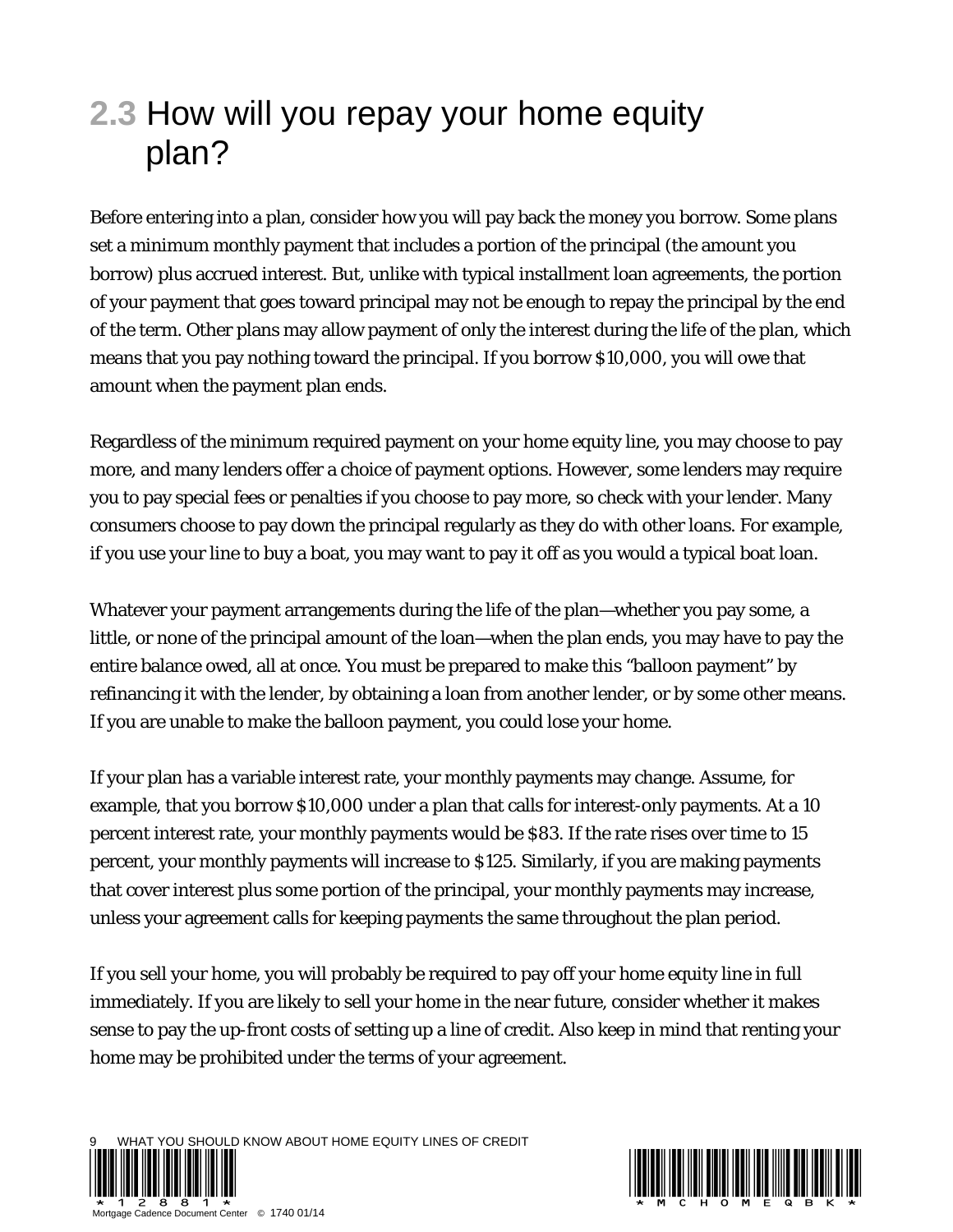### **2.4** Line of credit vs. traditional second mortgage loans

If you are thinking about a home equity line of credit, you might also want to consider a traditional second mortgage loan. This type of loan provides you with a fixed amount of money, repayable over a fixed period. In most cases, the payment schedule calls for equal payments that pay off the entire loan within the loan period. You might consider a second mortgage instead of a home equity line if, for example, you need a set amount for a specific purpose, such as an addition to your home.

In deciding which type of loan best suits your needs, consider the costs under the two alternatives. Look at both the APR and other charges. Do not, however, simply compare the APRs, because the APRs on the two types of loans are figured differently:

- The APR for a traditional second mortgage loan takes into account the interest rate charged plus points and other finance charges.
- The APR for a home equity line of credit is based on the periodic interest rate alone. It does not include points or other charges.

#### **2.4.1** Disclosures from lenders

The federal Truth in Lending Act requires lenders to disclose the important terms and costs of their home equity plans, including the APR, miscellaneous charges, the payment terms, and information about any variable-rate feature. And in general, neither the lender nor anyone else may charge a fee until after you have received this information. You usually get these disclosures when you receive an application form, and you will get additional disclosures before the plan is opened. If any term (other than a variable-rate feature) changes before the plan is opened, the lender must return all fees if you decide not to enter into the plan because of the change. Lenders are also required to provide you with a list of homeownership counseling organizations in your area.

When you open a home equity line, the transaction puts your home at risk. If the home involved is your principal dwelling, the Truth in Lending Act gives you three days from the day the account was opened to cancel the credit line. This right allows you to change your mind for any reason. You simply inform the lender in writing within the three-day period. The lender must

WHAT YOU SHOULD KNOW ABOUT HOME EQUITY LINES OF CREDIT



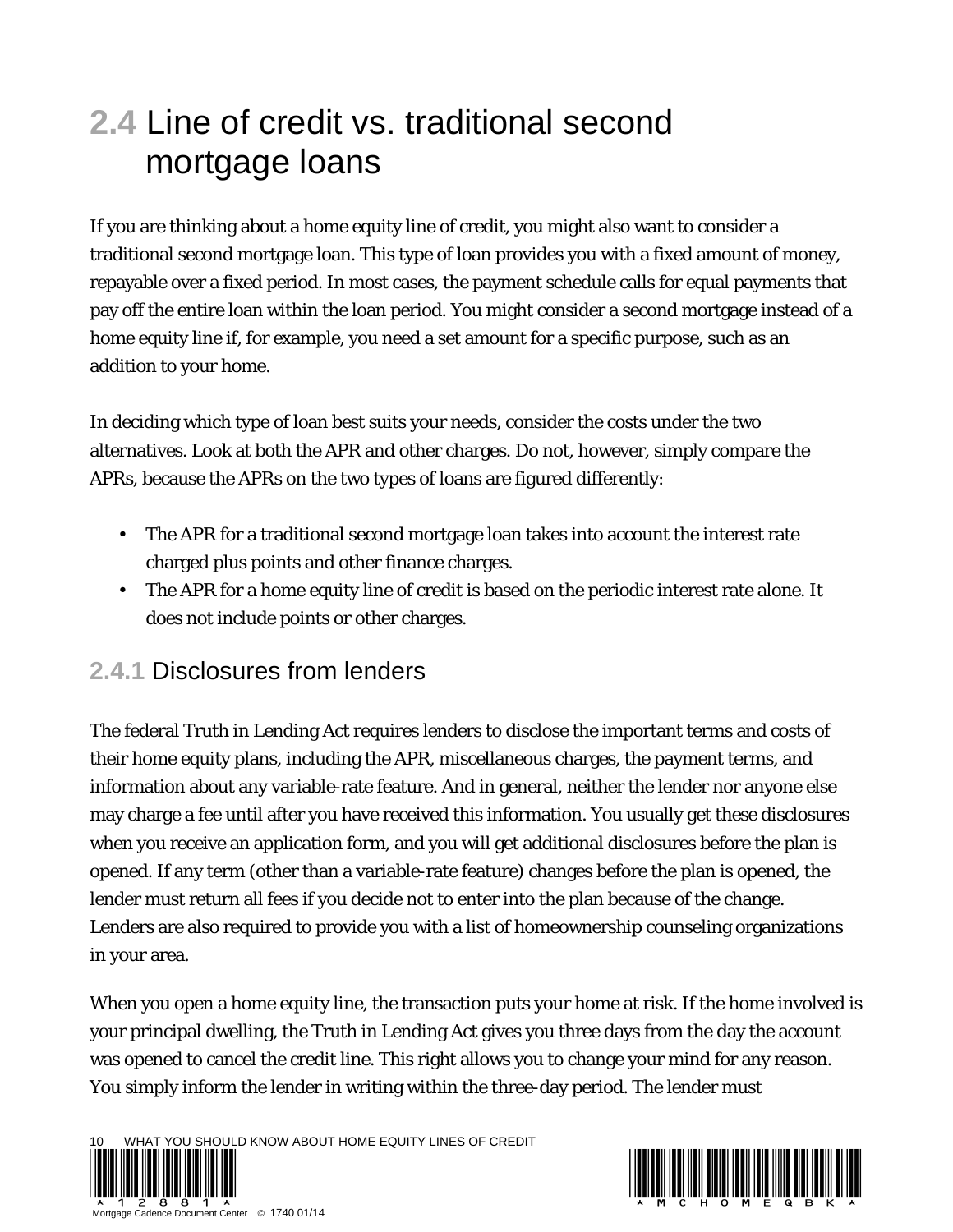then cancel its security interest in your home and return all fees— including any application and appraisal fees—paid to open the account.

The Home Ownership and Equity Protection Act of 1994 (HOEPA) addresses certain unfair practices and establishes requirements for certain loans with high rates and fees, including certain additional disclosures. HOEPA now covers some HELOCs. You can find out more information by contacting the CFPB at the website address and phone number listed in the Contact information appendix, below.

#### **2.5** What if the lender freezes or reduces your line of credit?

Plans generally permit lenders to freeze or reduce a credit line if the value of the home "declines significantly" or when the lender "reasonably believes" that you will be unable to make your payments due to a "material change" in your financial circumstances. If this happens, you may want to:

- **Talk with your lender.** Find out what caused the lender to freeze or reduce your credit line and what, if anything, you can do to restore it. You may be able to provide additional information to restore your line of credit, such as documentation showing that your house has retained its value or that there has not been a "material change" in your financial circumstances. You may want to get copies of your credit reports (go to the CFPB's website at consumerfinance.gov/askcfpb/5/can-i-review-my-credit-report.html for information about how to get free copies of your credit reports) to make sure all the information in them is correct. If your lender suggests getting a new appraisal, be sure you discuss appraisal firms in advance so that you know they will accept the new appraisal as valid.
- **Shop around for another line of credit.** If your lender does not want to restore your line of credit, shop around to see what other lenders have to offer. If another lender is willing to offer you a line of credit, you may be able to pay off your original line of credit and take out another one. Keep in mind, however, that you may need to pay some of the same application fees you paid for your original line of credit.

IAT YOU SHOULD KNOW ABOUT HOME EQUITY LINES OF CREDIT



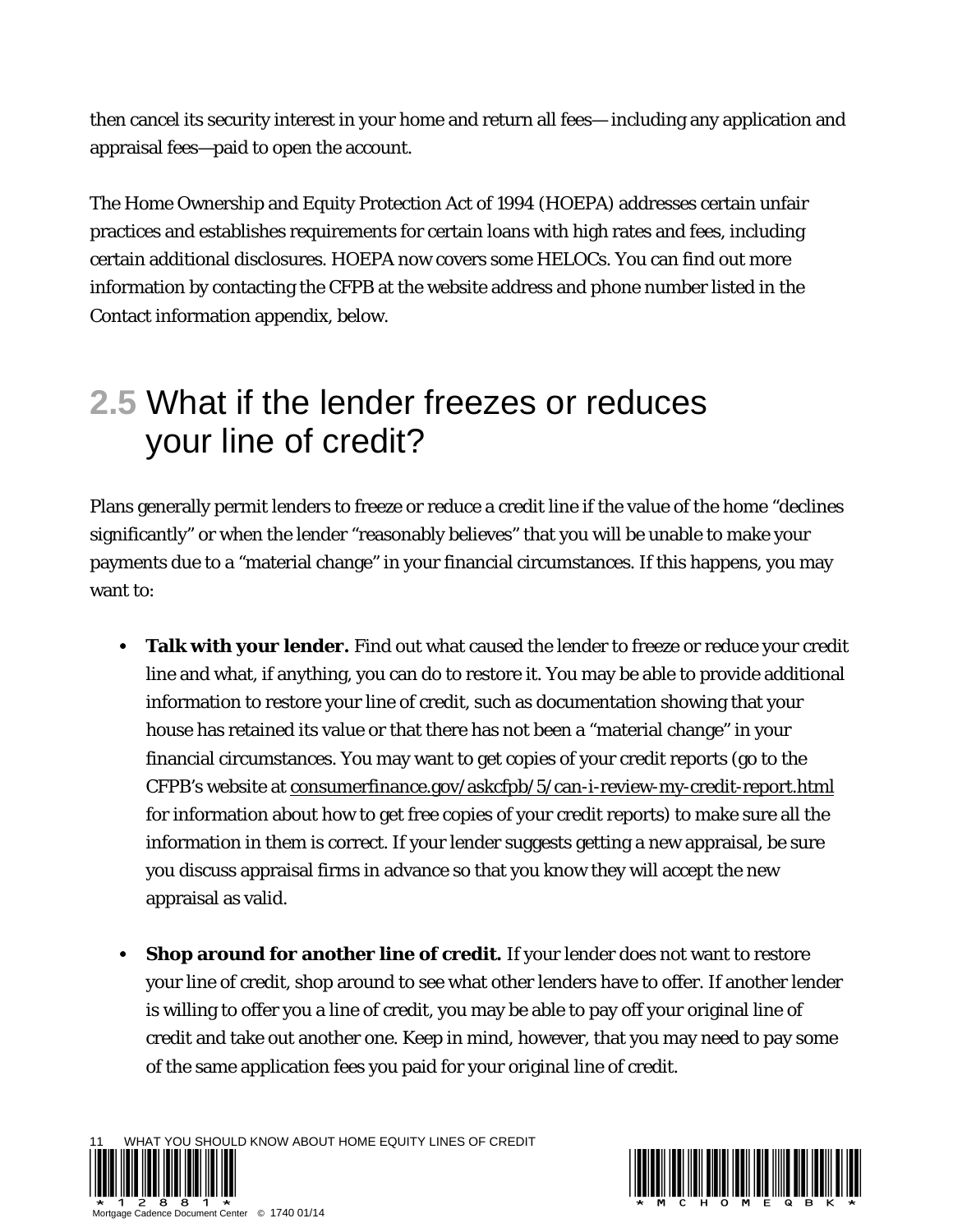#### APPENDIX A:

## Defined terms

This glossary provides general definitions for terms commonly used in the real estate market. They may have different legal meanings depending on the context.

| <b>DEFINED TERM</b>                                             |                                                                                                                                                                                                                                                                                                                                                       |
|-----------------------------------------------------------------|-------------------------------------------------------------------------------------------------------------------------------------------------------------------------------------------------------------------------------------------------------------------------------------------------------------------------------------------------------|
| <b>ANNUAL</b><br><b>MEMBERSHIP OR</b><br><b>MAINTENANCE FEE</b> | An annual charge for access to a financial product such as a line of credit,<br>credit card, or account. The fee is charged regardless of whether or not<br>the product is used.                                                                                                                                                                      |
| <b>ANNUAL</b><br><b>PERCENTAGE RATE</b><br>(APR)                | The cost of credit, expressed as a yearly rate. For closed-end credit, such<br>as car loans or mortgages, the APR includes the interest rate, points,<br>broker fees, and other credit charges that the borrower is required to pay.<br>An APR, or an equivalent rate, is not used in leasing agreements.                                             |
| <b>APPLICATION FEE</b>                                          | Fees charged when you apply for a loan or other credit. These fees may<br>include charges for property appraisal and a credit report.                                                                                                                                                                                                                 |
| <b>BALLOON PAYMENT</b>                                          | A large extra payment that may be charged at the end of a mortgage loan<br>or lease.                                                                                                                                                                                                                                                                  |
| <b>CAP (INTEREST</b><br><b>RATE)</b>                            | A limit on the amount that your interest rate can increase. Two types of<br>interest-rate caps exist. Periodic adjustment caps limit the interest-rate<br>increase from one adjustment period to the next. Lifetime caps limit the<br>interest-rate increase over the life of the loan. By law, all adjustable-rate<br>mortgages have an overall cap. |



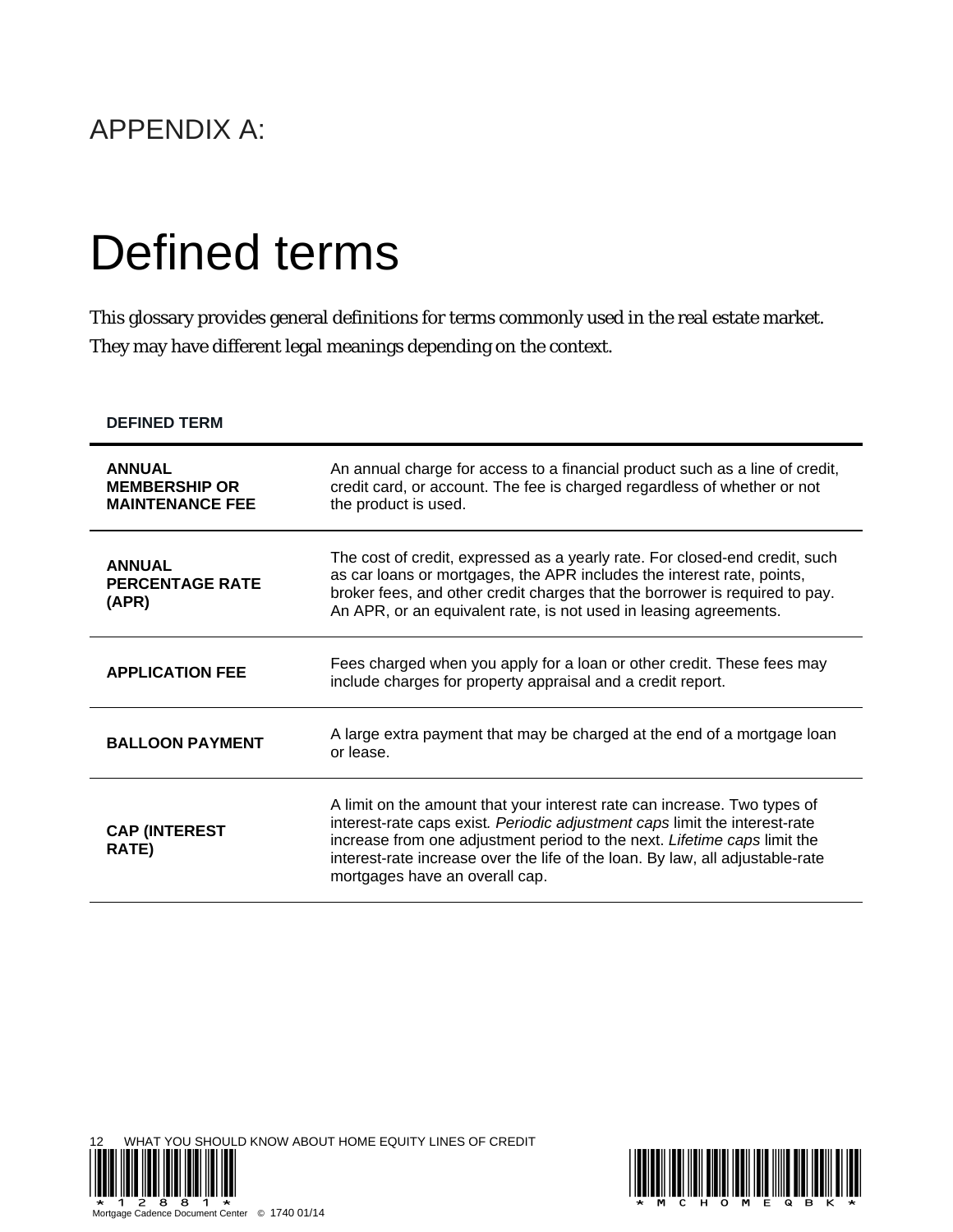| <b>CLOSING OR</b><br><b>SETTLEMENT COSTS</b> | Fees paid when you close (or settle) on a loan. These fees may include<br>application fees; title examination, abstract of title, title insurance, and<br>property survey fees; fees for preparing deeds, mortgages, and<br>settlement documents; attorneys' fees; recording fees; estimated costs of<br>taxes and insurance; and notary, appraisal, and credit report fees. Under<br>the Real Estate Settlement Procedures Act, the borrower receives a good<br>faith estimate of closing costs within three days of application. The good<br>faith estimate lists each expected cost as an amount or a range. |
|----------------------------------------------|-----------------------------------------------------------------------------------------------------------------------------------------------------------------------------------------------------------------------------------------------------------------------------------------------------------------------------------------------------------------------------------------------------------------------------------------------------------------------------------------------------------------------------------------------------------------------------------------------------------------|
| <b>CREDIT LIMIT</b>                          | The maximum amount that may be borrowed on a credit card or under a<br>home equity line of credit plan.                                                                                                                                                                                                                                                                                                                                                                                                                                                                                                         |
| <b>EQUITY</b>                                | The difference between the fair market value of the home and the<br>outstanding balance on your mortgage plus any outstanding home equity<br>loans.                                                                                                                                                                                                                                                                                                                                                                                                                                                             |
| <b>INDEX</b>                                 | The economic indicator used to calculate interest-rate adjustments for<br>adjustable-rate mortgages or other adjustable-rate loans. The index rate<br>can increase or decrease at any time. See also Selected index rates for<br>ARMs over an 11-year period<br>(consumerfinance.gov/f/201204_CFPB_ARMs-brochure.pdf) for<br>examples of common indexes that have changed in the past.                                                                                                                                                                                                                          |
| <b>INTEREST RATE</b>                         | The percentage rate used to determine the cost of borrowing money,<br>stated usually as a percentage of the principal loan amount and as an<br>annual rate.                                                                                                                                                                                                                                                                                                                                                                                                                                                     |
| <b>MARGIN</b>                                | The number of percentage points the lender adds to the index rate to<br>calculate the adjustable-rate-mortgage interest rate at each adjustment.                                                                                                                                                                                                                                                                                                                                                                                                                                                                |
| <b>MINIMUM PAYMENT</b>                       | The lowest amount that you must pay (usually monthly) to keep your<br>account in good standing. Under some plans, the minimum payment may<br>cover interest only; under others, it may include both principal and<br>interest.                                                                                                                                                                                                                                                                                                                                                                                  |

13 WHAT YOU SHOULD KNOW ABOUT HOME EQUITY LINES OF CREDIT



Mortgage Cadence Document Center © 1740 01/14

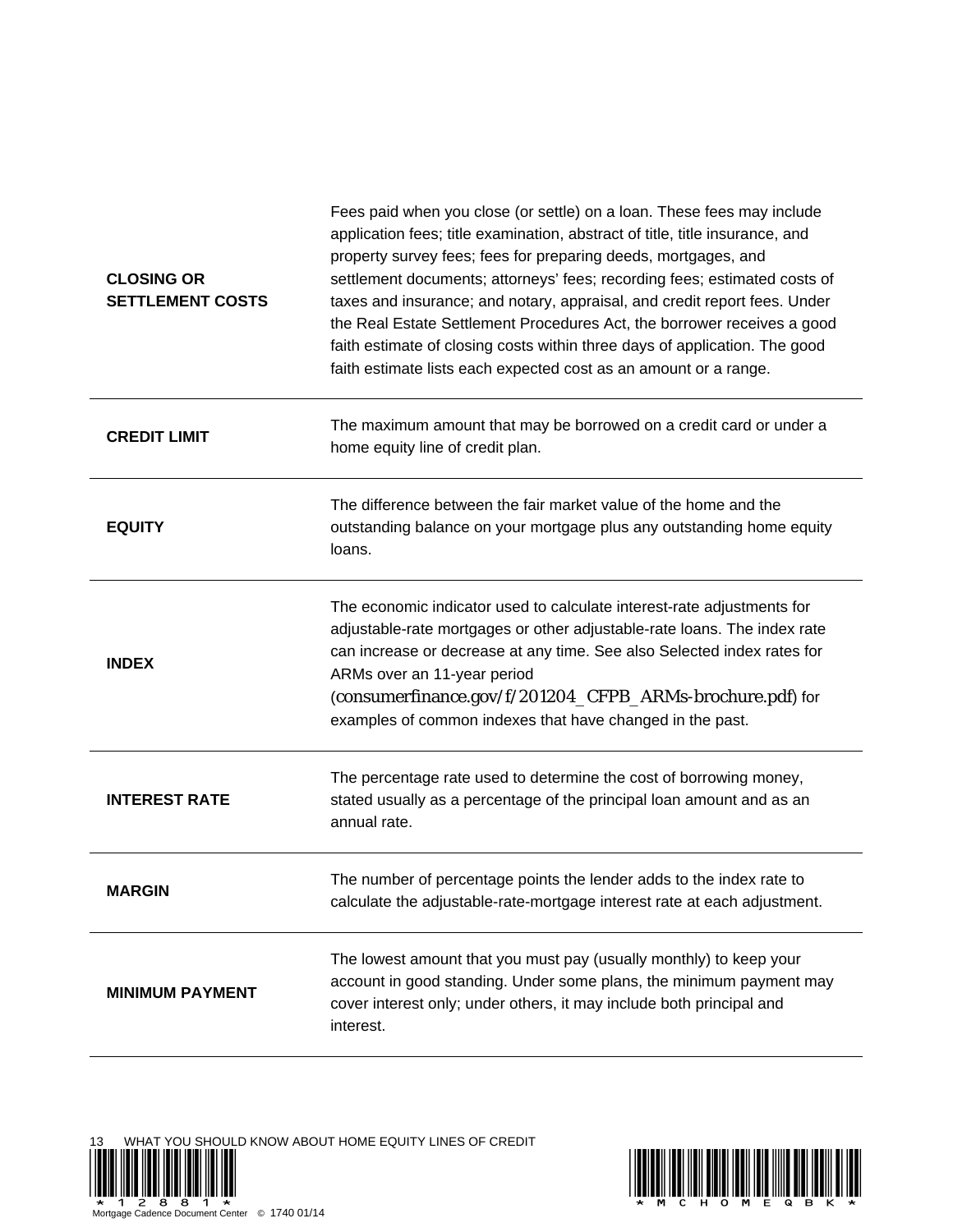| POINTS (ALSO CALLED<br><b>DISCOUNT POINTS)</b> | One point is equal to 1 percent of the principal amount of a mortgage<br>loan. For example, if a mortgage is \$200,000, one point equals \$2,000.<br>Lenders frequently charge points in both fixed-rate and adjustable-rate<br>mortgages to cover loan origination costs or to provide additional<br>compensation to the lender or broker. These points usually are paid at<br>closing and may be paid by the borrower or the home seller, or may be<br>split between them. In some cases, the money needed to pay points can<br>be borrowed (incorporated in the loan amount), but doing so will increase<br>the loan amount and the total costs. Discount points (also called discount<br>fees) are points that you voluntarily choose to pay in return for a lower<br>interest rate. |
|------------------------------------------------|------------------------------------------------------------------------------------------------------------------------------------------------------------------------------------------------------------------------------------------------------------------------------------------------------------------------------------------------------------------------------------------------------------------------------------------------------------------------------------------------------------------------------------------------------------------------------------------------------------------------------------------------------------------------------------------------------------------------------------------------------------------------------------------|
| <b>SECURITY INTEREST</b>                       | If stated in your credit agreement, a creditor, lessor, or assignee's legal<br>right to your property (such as your home, stocks, or bonds) that secures<br>payment of your obligation under the credit agreement. The property that<br>secures payment of your obligation is referred to as "collateral."                                                                                                                                                                                                                                                                                                                                                                                                                                                                               |
| <b>TRANSACTION FEE</b>                         | Fee charged each time a withdrawal or other specified transaction is<br>made on a line of credit, such as a balance transfer fee or a cash advance<br>fee.                                                                                                                                                                                                                                                                                                                                                                                                                                                                                                                                                                                                                               |
| <b>VARIABLE RATE</b>                           | An interest rate that changes periodically in relation to an index, such as<br>the prime rate. Payments may increase or decrease accordingly.                                                                                                                                                                                                                                                                                                                                                                                                                                                                                                                                                                                                                                            |



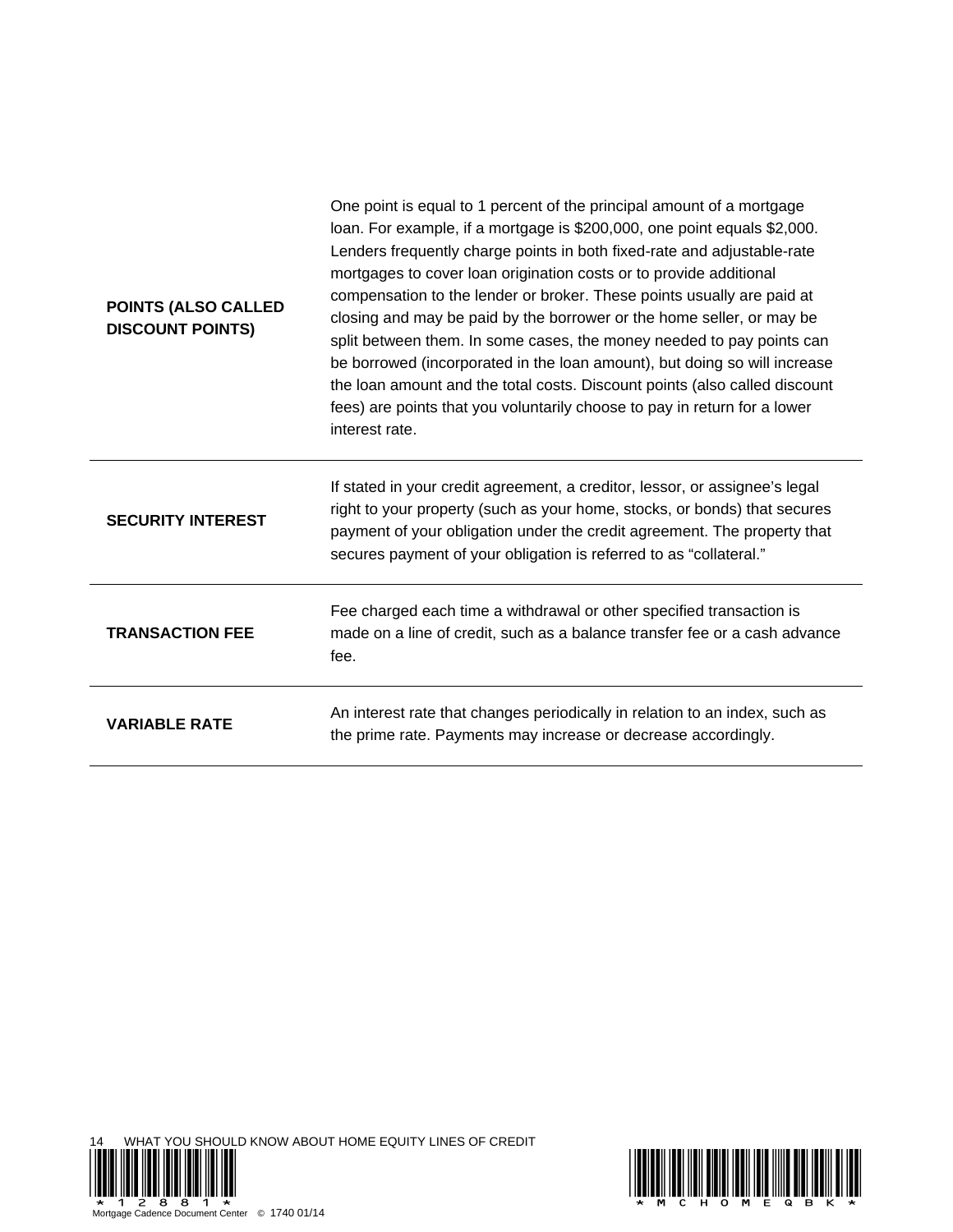# More information

For more information about mortgages, including home equity lines of credit, visit consumerfinance.gov/mortgage. For answers to questions about mortgages and other financial topics, visit consumerfinance.gov/askcfpb. You may also visit the CFPB's website at consumerfinance.gov/owning-a-home to access interactive tools and resources for mortgage shoppers, which are expected to be available beginning in 2014.

Housing counselors can be very helpful, especially for first-time home buyers or if you're having trouble paying your mortgage. The U.S. Department of Housing and Urban Development (HUD) supports housing counseling agencies throughout the country that can provide free or low-cost advice. You can search for HUD-approved housing counseling agencies in your area on the CFPB's web site at consumerfinance.gov/find-a-housing-counselor or by calling HUD's interactive toll-free number at 800-569-4287.

The company that collects your mortgage payments is your loan servicer. This may not be the same company as your lender. If you have concerns about how your loan is being serviced or another aspect of your mortgage, you may wish to submit a complaint to the CFPB at consumerfinance.gov/complaint or by calling (855) 411-CFPB (2372).

When you submit a complaint to the CFPB, the CFPB will forward your complaint to the company and work to get a response. Companies have 15 days to respond to you and the CFPB. You can review the company's response and give feedback to the CFPB.



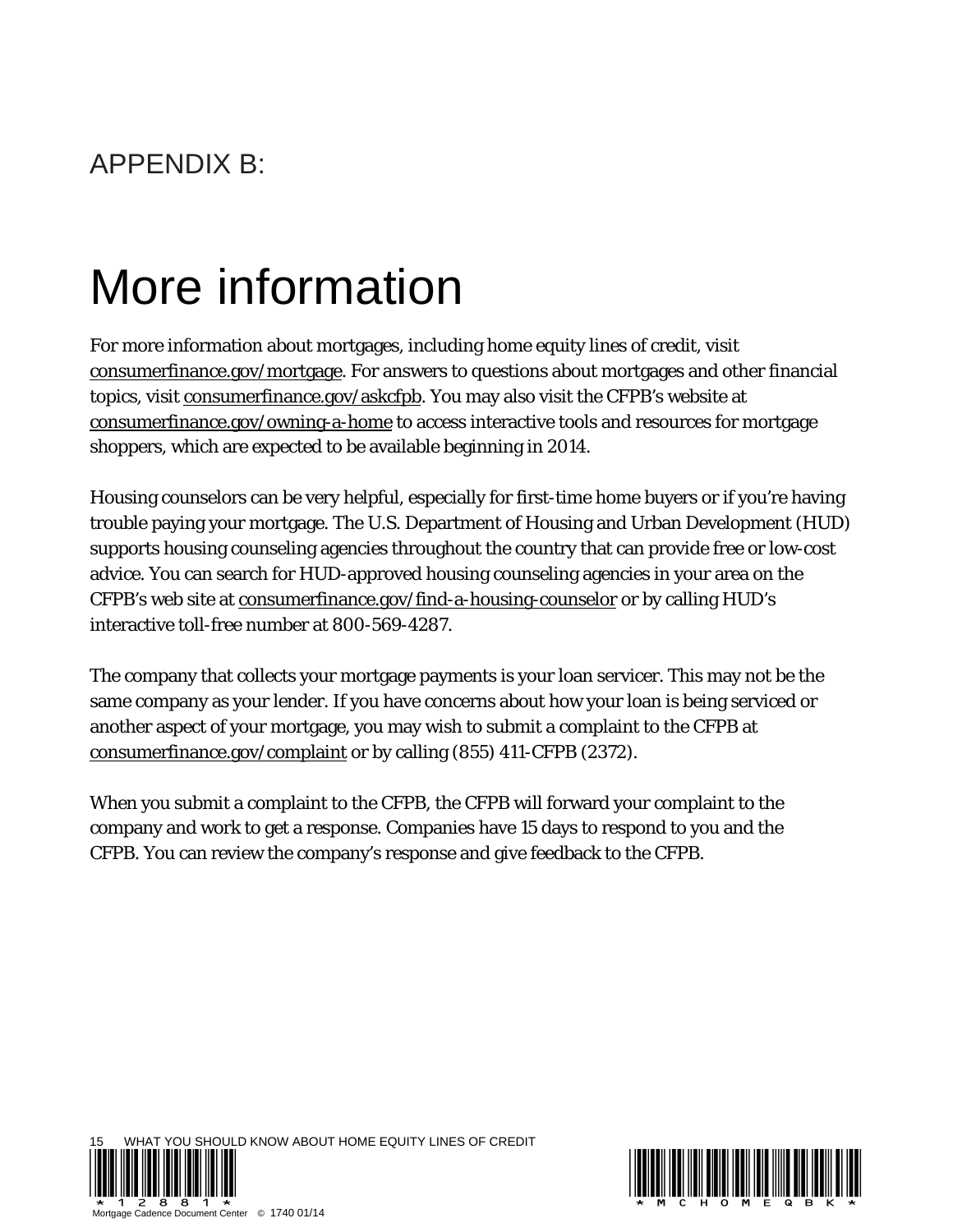#### APPENDIX C:

# Contact information

For additional information or to submit a complaint, you can contact the CFPB or one of the other federal agencies listed below, depending on the type of institution. If you are not sure which agency to contact, you can submit a complaint to the CFPB and if the CFPB determines that another agency would be better able to assist you, the CFPB will refer your complaint to that agency and let you know.

| Regulatory agency                                                                                                                            | <b>Regulated entities</b>                                                                                                                                                                                                                                                                                                                       | Contact information                                                               |
|----------------------------------------------------------------------------------------------------------------------------------------------|-------------------------------------------------------------------------------------------------------------------------------------------------------------------------------------------------------------------------------------------------------------------------------------------------------------------------------------------------|-----------------------------------------------------------------------------------|
| <b>Consumer Financial</b><br><b>Protection Bureau (CFPB)</b><br>P.O. Box 4503<br>Iowa City, IA 52244                                         | Insured depository institutions and<br>credit unions with assets greater<br>than \$10 billion (and their affiliates),<br>and non-bank providers of<br>consumer financial products and<br>services, including mortgages,<br>credit cards, debt collection,<br>consumer reports, prepaid cards,<br>private education loans, and payday<br>lending | (855) 411-CFPB (2372)<br>consumerfinance.gov<br>consumerfinance.gov/<br>complaint |
| <b>Board of Governors of the</b><br><b>Federal Reserve System</b><br>(FRB)<br><b>Consumer Help</b><br>P.O. Box 1200<br>Minneapolis, MN 55480 | Federally insured state-chartered<br>bank members of the Federal<br><b>Reserve System</b>                                                                                                                                                                                                                                                       | (888) 851-1920<br>federalreserveconsumerhelp.g<br>O <sub>V</sub>                  |





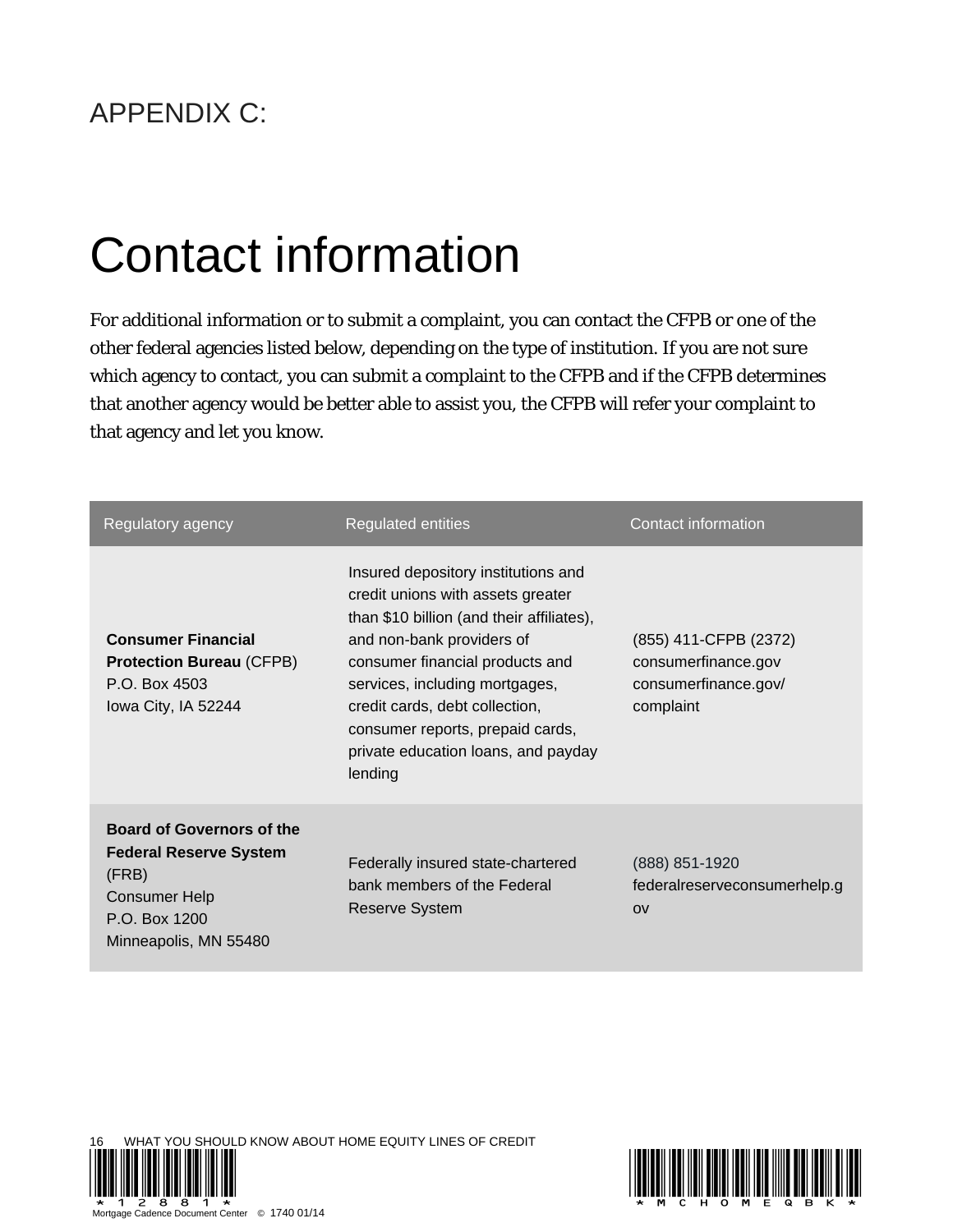| Regulatory agency                                                                                                                                               | <b>Regulated entities</b>                                                                                         | Contact information                                                                                                   |
|-----------------------------------------------------------------------------------------------------------------------------------------------------------------|-------------------------------------------------------------------------------------------------------------------|-----------------------------------------------------------------------------------------------------------------------|
| <b>Office of the Comptroller</b><br>of the Currency (OCC)<br><b>Customer Assistance Group</b><br>1301 McKinney Street<br><b>Suite 3450</b><br>Houston, TX 77010 | National banks and federally<br>chartered savings<br>banks/associations                                           | (800) 613-6743<br>occ.treas.gov<br>helpwithmybank.gov                                                                 |
| <b>Federal Deposit Insurance</b><br><b>Corporation (FDIC)</b><br><b>Consumer Response Center</b><br>1100 Walnut Street,<br>Box #11<br>Kansas City, MO 64106     | Federally insured state-chartered<br>banks that are not members of the<br><b>Federal Reserve System</b>           | (877) ASK-FDIC or<br>(877) 275-3342<br>fdic.gov<br>fdic.gov/consumers                                                 |
| <b>Federal Housing Finance</b><br><b>Agency (FHFA) Consumer</b><br>Communications<br><b>Constitution Center</b><br>400 7th Street, S.W.<br>Washington, DC 20024 | Fannie Mae, Freddie Mac, and the<br><b>Federal Home Loan Banks</b>                                                | <b>Consumer Helpline</b><br>(202) 649-3811<br>fhfa.gov<br>fhfa.gov/Default.aspx?Page=3<br>69<br>ConsumerHelp@fhfa.gov |
| <b>National Credit Union</b><br><b>Administration (NCUA)</b><br><b>Consumer Assistance</b><br>1775 Duke Street<br>Alexandria, VA 22314                          | Federally charted credit unions                                                                                   | (800) 755-1030<br>ncua.gov<br>mycreditunion.gov                                                                       |
| <b>Federal Trade</b><br><b>Commission (FTC)</b><br><b>Consumer Response Center</b><br>600 Pennsylvania Ave, N.W.<br>Washington, DC 20580                        | Finance companies, retail stores,<br>auto dealers, mortgage companies<br>and other lenders, and credit<br>bureaus | (877) FTC-HELP or<br>(877) 382-4357<br>ftc.gov<br>ftc.gov/bcp                                                         |

17 WHAT YOU SHOULD KNOW ABOUT HOME EQUITY LINES OF CREDIT



Mortgage Cadence Document Center © 1740 01/14